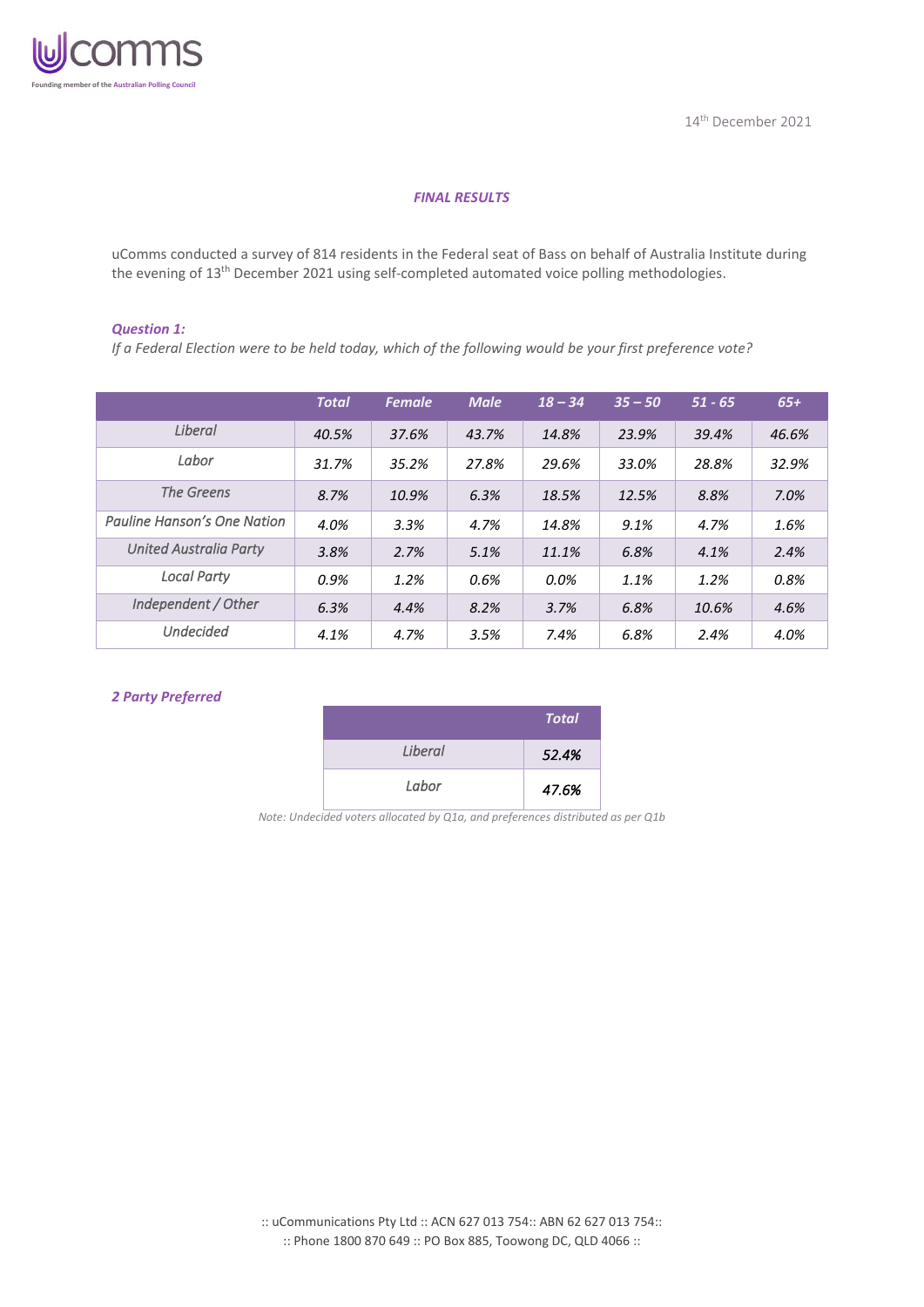

#### *Question 1a:*

*Being undecided to which of the following do you have even a slight leaning?*

|                               | <b>Total</b> |
|-------------------------------|--------------|
| <i>I</i> iheral               | 33.3%        |
| Labor                         | 29.6%        |
| The Greens                    | 3.7%         |
| Pauline Hanson's One Nation   | 22.2%        |
| <b>United Australia Party</b> | 3.7%         |
| <b>Local Party</b>            | 0.0%         |
| Independent / Other           | 7.4%         |

*Note: Only respondents who answered "Undecided" in Question 1 were asked Question 1a*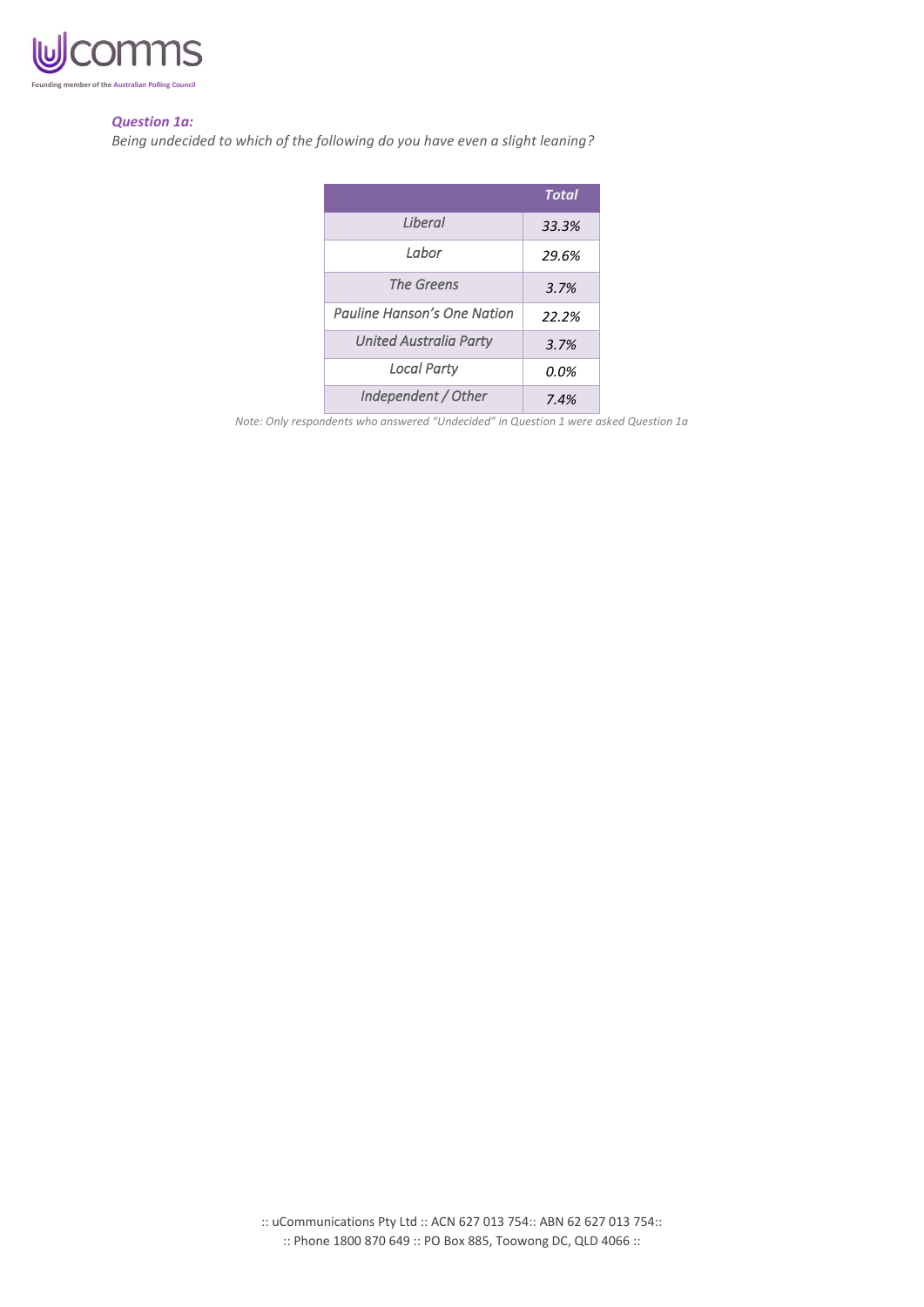

## *Question 1b:*

*Which of the following two parties would you preference higher?*

|                | <b>Total</b> |
|----------------|--------------|
| <b>Liberal</b> | 40.1%        |
| Labor          | 59.9%        |

*Note: Only respondents who didn't answer 'Liberal' or 'Labor' In Question 1 and 1a were included in Question 1b*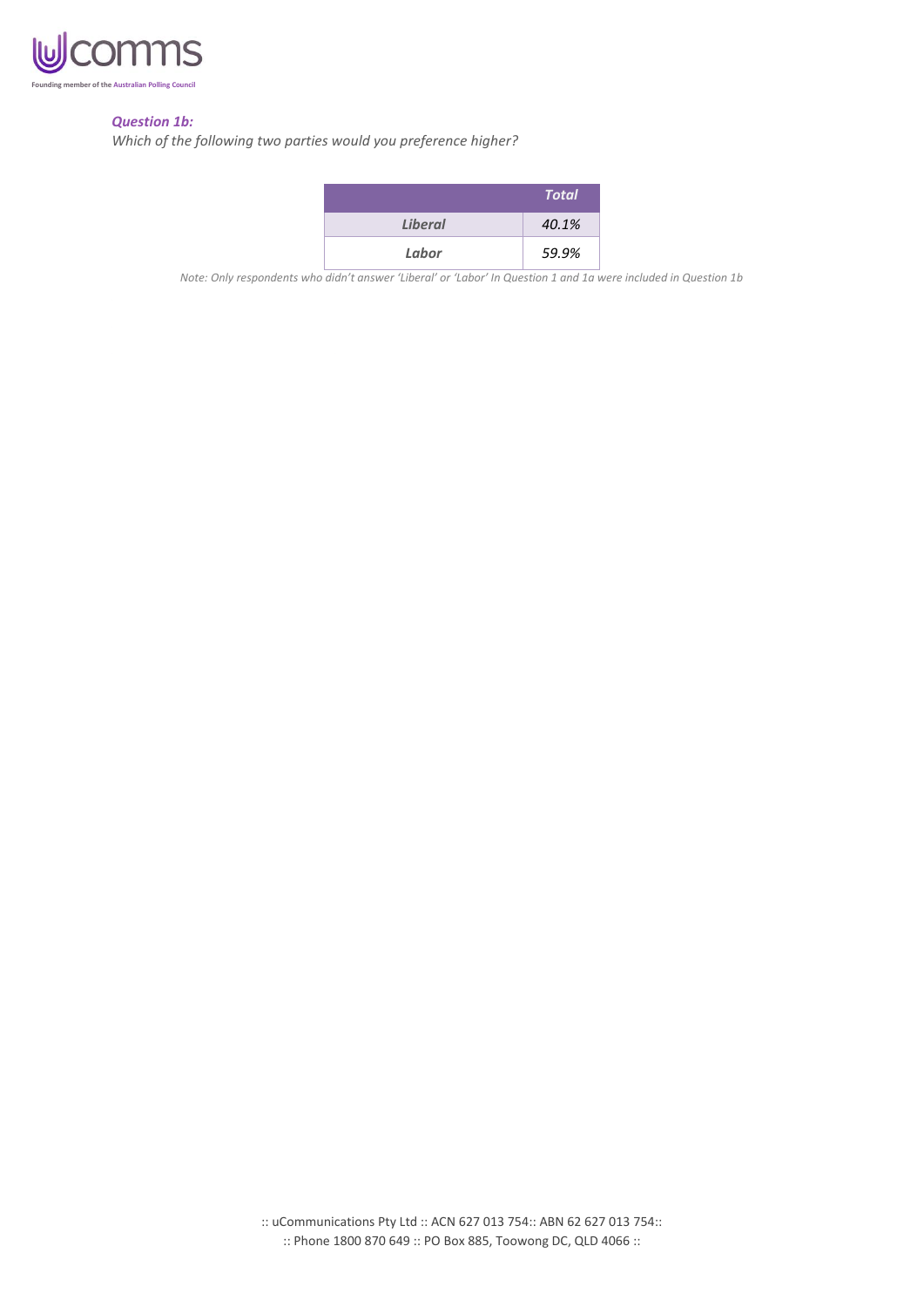

## *Question 2:*

*Which party are you intending to vote for in the Senate?*

|                                              | <b>Total</b> | <b>Female</b> | <b>Male</b> | $18 - 34$ | $35 - 50$ | $51 - 65$ | $65+$ |
|----------------------------------------------|--------------|---------------|-------------|-----------|-----------|-----------|-------|
| <b>Liberal</b>                               | 38.7%        | 35.7%         | 42.0%       | 14.8%     | 21.6%     | 38.8%     | 44.6% |
| Labor                                        | 25.6%        | 27.7%         | 23.3%       | 22.2%     | 25.0%     | 24.7%     | 26.2% |
| <b>The Greens</b>                            | 10.8%        | 13.6%         | 7.9%        | 25.9%     | 18.2%     | 11.8%     | 7.6%  |
| Jacqui Lambie Network                        | 11.9%        | 12.1%         | 11.7%       | 11.1%     | 9.1%      | 11.8%     | 12.7% |
| <b>Pauline Hanson's One</b><br><b>Nation</b> | 4.0%         | 3.2%          | 4.7%        | 11.1%     | 11.4%     | 2.9%      | 2.2%  |
| <b>Local Party</b>                           | 0.2%         | 0.3%          | 0.0%        | 0.0%      | 1.1%      | 0.0%      | 0.0%  |
| <b>United Australia Party</b>                | 2.9%         | 1.8%          | 4.1%        | 7.4%      | 5.7%      | 2.9%      | 1.9%  |
| Independent / Other                          | 4.0%         | 3.8%          | 4.1%        | 7.4%      | 4.5%      | 4.7%      | 3.2%  |
| <b>Undecided</b>                             | 2.0%         | 1.8%          | 2.2%        | 0.0%      | 3.4%      | 2.4%      | 1.6%  |

|                                              | <b>Total</b> | LIB   | LAB     | <b>GRE</b> | <b>ONE</b> | <b>UAP</b> | <b>LOCAL</b> | <b>OTH</b> | <b>UND</b> |
|----------------------------------------------|--------------|-------|---------|------------|------------|------------|--------------|------------|------------|
| <b>Liberal</b>                               | 38.7%        | 90.2% | 1.4%    | 0.0%       | 3.8%       | 4.0%       | 50.0%        | 9.5%       | 11.1%      |
| Labor                                        | 25.6%        | 1.1%  | 73.9%   | 5.3%       | 7.7%       | $0.0\%$    | 0.0%         | 4.8%       | 14.8%      |
| <b>The Greens</b>                            | 10.8%        | 1.5%  | 9.2%    | 77.2%      | 0.0%       | 0.0%       | 0.0%         | 4.8%       | 7.4%       |
| Jacqui Lambie Network                        | 11.9%        | 5.3%  | 14.0%   | 12.3%      | 15.4%      | 8.0%       | 33.3%        | 35.7%      | 18.5%      |
| <b>Pauline Hanson's One</b><br><b>Nation</b> | 4.0%         | 0.4%  | 0.5%    | 1.8%       | 57.7%      | 20.0%      | 0.0%         | 7.1%       | 0.0%       |
| <b>Local Party</b>                           | 0.2%         | 0.0%  | $0.0\%$ | $0.0\%$    | 0.0%       | $0.0\%$    | 16.7%        | 0.0%       | 0.0%       |
| <b>United Australia Party</b>                | 2.9%         | 0.8%  | 0.0%    | 0.0%       | 11.5%      | 52.0%      | 0.0%         | 2.4%       | 0.0%       |
| Independent / Other                          | 4.0%         | 0.8%  | $0.0\%$ | 1.8%       | 3.8%       | 8.0%       | 0.0%         | 33.3%      | 22.2%      |
| <b>Undecided</b>                             | 2.0%         | 0.0%  | 1.0%    | 1.8%       | $0.0\%$    | 8.0%       | 0.0%         | 2.4%       | 25.9%      |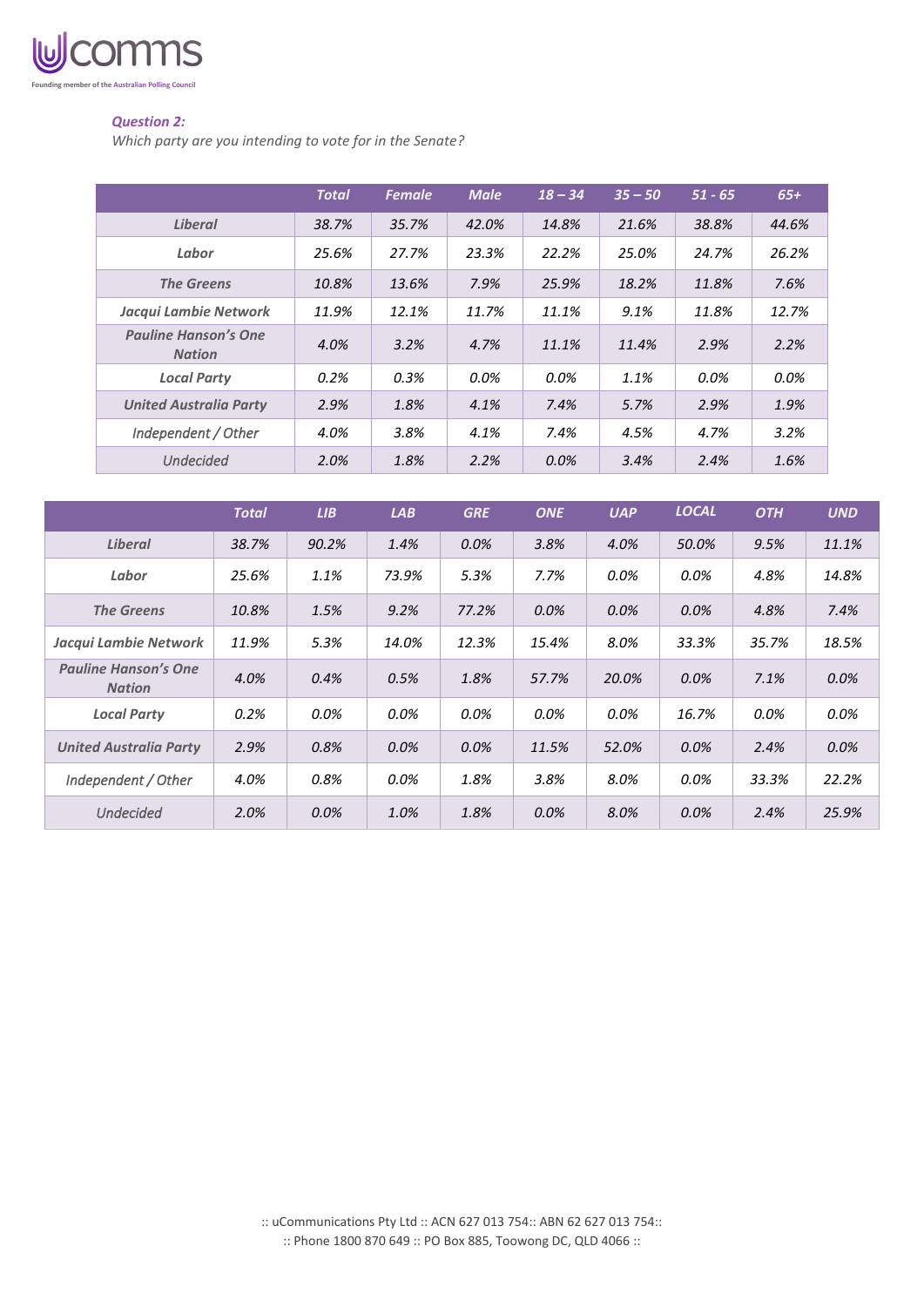

## *Question 2a:*

*Being undecided to which of the following do you have even a slight leaning?*

|                                              | <b>Total</b> | <b>Female</b> | <b>Male</b> | $18 - 34$ | $35 - 50$ | $51 - 65$ | $65+$   |
|----------------------------------------------|--------------|---------------|-------------|-----------|-----------|-----------|---------|
| <b>Liberal</b>                               | 23.1%        | 33.3%         | 14.3%       | $0.0\%$   | 0.0%      | 50.0%     | 16.7%   |
| Labor                                        | 15.4%        | 16.7%         | 14.3%       | 0.0%      | 0.0%      | $0.0\%$   | 33.3%   |
| <b>The Greens</b>                            | 23.1%        | 16.7%         | 28.6%       | 0.0%      | 0.0%      | 50.0%     | 16.7%   |
| Jacqui Lambie Network                        | 15.4%        | 16.7%         | 14.3%       | $0.0\%$   | 0.0%      | $0.0\%$   | 33.3%   |
| <b>Pauline Hanson's One</b><br><b>Nation</b> | 7.7%         | 16.7%         | 0.0%        | $0.0\%$   | 33.3%     | 0.0%      | $0.0\%$ |
| <b>Local Party</b>                           | 0.0%         | $0.0\%$       | $0.0\%$     | $0.0\%$   | 0.0%      | $0.0\%$   | $0.0\%$ |
| <b>United Australia Party</b>                | 0.0%         | 0.0%          | 0.0%        | 0.0%      | 0.0%      | $0.0\%$   | 0.0%    |
| Independent / Other                          | 15.4%        | 0.0%          | 28.6%       | 0.0%      | 66.7%     | $0.0\%$   | $0.0\%$ |

|                                              | <b>Total</b> | LIB     | LAB   | <b>GRE</b> | <b>ONE</b> | <b>UAP</b> | <b>LOCAL</b> | <b>OTH</b> | <b>UND</b> |
|----------------------------------------------|--------------|---------|-------|------------|------------|------------|--------------|------------|------------|
| Liberal                                      | 23.1%        | 0.0%    | 0.0%  | 0.0%       | 0.0%       | 50.0%      | 0.0%         | 0.0%       | 28.6%      |
| Labor                                        | 15.4%        | 0.0%    | 50.0% | 0.0%       | 0.0%       | 0.0%       | 0.0%         | 0.0%       | 14.3%      |
| <b>The Greens</b>                            | 23.1%        | 0.0%    | 50.0% | 100.0%     | 0.0%       | 0.0%       | 0.0%         | 0.0%       | 14.3%      |
| Jacqui Lambie Network                        | 15.4%        | 0.0%    | 0.0%  | 0.0%       | 0.0%       | 0.0%       | 0.0%         | 100.0%     | 14.3%      |
| <b>Pauline Hanson's One</b><br><b>Nation</b> | 7.7%         | $0.0\%$ | 0.0%  | $0.0\%$    | 0.0%       | 0.0%       | 0.0%         | 0.0%       | 14.3%      |
| <b>Local Party</b>                           | 0.0%         | 0.0%    | 0.0%  | 0.0%       | 0.0%       | 0.0%       | 0.0%         | 0.0%       | $0.0\%$    |
| <b>United Australia Party</b>                | 0.0%         | 0.0%    | 0.0%  | $0.0\%$    | 0.0%       | 0.0%       | 0.0%         | 0.0%       | 0.0%       |
| Independent / Other                          | 15.4%        | 0.0%    | 0.0%  | 0.0%       | 0.0%       | 50.0%      | 0.0%         | 0.0%       | 14.3%      |

*Note: Only respondents who answered "Undecided" in Question 2 were asked Question 2a*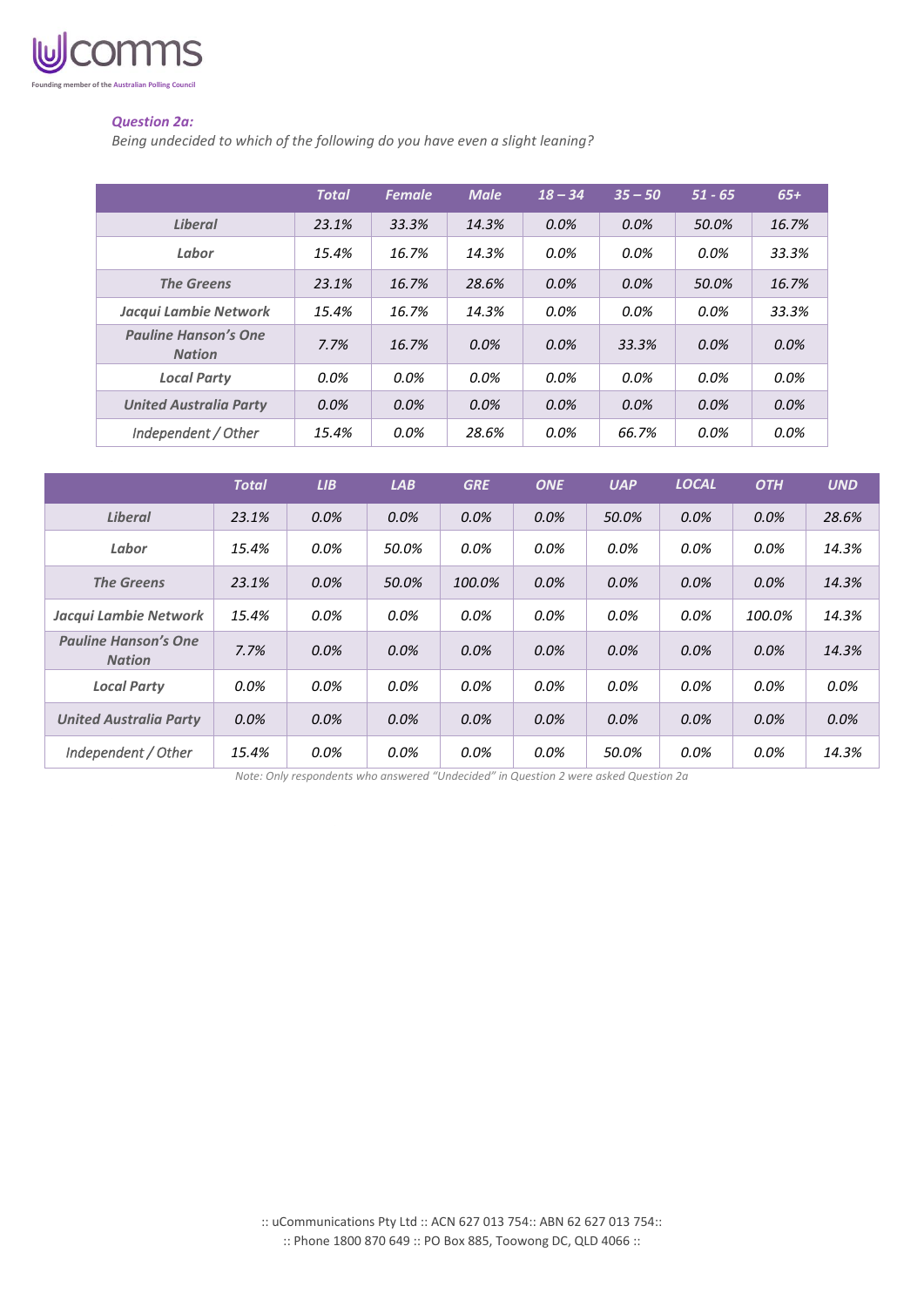

### *Question 3:*

*Should Australia pass 'truth in political advertising' laws so that it is illegal for political parties and candidates to publish ads that are inaccurate or misleading?*

|                            | <b>Total</b> | <b>Female</b> | <b>Male</b> | $18 - 34$ | $35 - 50$ | $51 - 65$ | $65+$ |
|----------------------------|--------------|---------------|-------------|-----------|-----------|-----------|-------|
| Yes                        | 85.5%        | 84.8%         | 86.3%       | 92.6%     | 87.5%     | 87.1%     | 83.8% |
| No                         | 6.4%         | 6.2%          | 6.7%        | 3.7%      | 5.7%      | 5.3%      | 7.3%  |
| <b>Unsure / Don't know</b> | 8.1%         | 9.1%          | 7.0%        | 3.7%      | 6.8%      | 7.6%      | 8.9%  |

|                     | Total | LIB   | LAB   | <b>GRE</b> | <b>ONE</b> | <b>UAP</b> | <b>LOCAL</b> | <b>OTH</b> | <b>UND</b> |
|---------------------|-------|-------|-------|------------|------------|------------|--------------|------------|------------|
| Yes                 | 85.5% | 84.9% | 85.5% | 94.7%      | 84.6%      | 60.0%      | 66.7%        | 95.2%      | 85.2%      |
| No                  | 6.4%  | 6.0%  | 7.7%  | 0.0%       | 11.5%      | 16.0%      | 33.3%        | 0.0%       | 3.7%       |
| Unsure / Don't know | 8.1%  | 9.1%  | 6.8%  | 5.3%       | 3.8%       | 24.0%      | 0.0%         | 4.8%       | 11.1%      |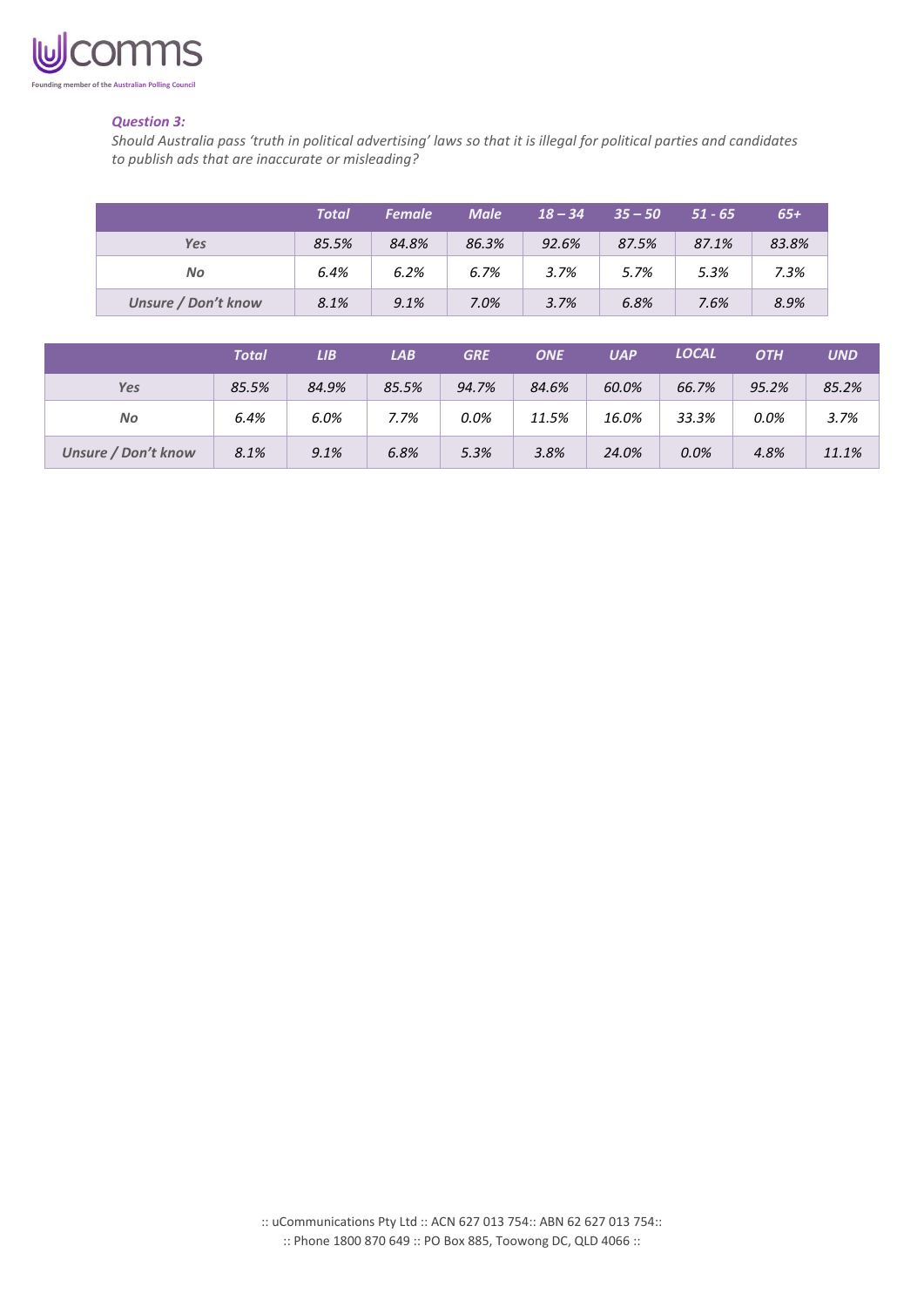

#### *Question 4:*

*A Commonwealth Integrity Commission, also known as an anti-corruption watchdog, would investigate corruption within federal law enforcement, the public service, service providers, contractors, federal parliamentarians, and their staff.*

*Do you support or oppose setting up a Commonwealth Integrity Commission?*

|                         | <b>Total</b> | <b>Female</b> | <b>Male</b> | $18 - 34$ | $35 - 50$ | $51 - 65$ | $65+$ |
|-------------------------|--------------|---------------|-------------|-----------|-----------|-----------|-------|
| <b>Strongly support</b> | 70.3%        | 71.8%         | 68.8%       | 63.0%     | 72.7%     | 69.6%     | 70.6% |
| <b>Support</b>          | 19.2%        | 17.6%         | 20.8%       | 14.8%     | 19.3%     | 19.9%     | 19.1% |
| <b>Oppose</b>           | 4.3%         | 3.8%          | 4.7%        | 14.8%     | 3.4%      | 4.7%      | 3.5%  |
| <b>Strongly oppose</b>  | 2.3%         | 1.8%          | 2.8%        | 3.7%      | 4.5%      | 1.2%      | 2.2%  |
| <b>Undecided</b>        | 4.0%         | 5.0%          | 2.8%        | 3.7%      | 0.0%      | 4.7%      | 4.6%  |

|                         | <b>Total</b> | LIB   | LAB   | <b>GRE</b> | <b>ONE</b> | <b>UAP</b> | <b>LOCAL</b> | <b>OTH</b> | <b>UND</b> |
|-------------------------|--------------|-------|-------|------------|------------|------------|--------------|------------|------------|
| <b>Strongly support</b> | 70.3%        | 57.1% | 84.1% | 87.7%      | 65.4%      | 56.0%      | 66.7%        | 78.6%      | 63.0%      |
| <b>Support</b>          | 19.2%        | 27.4% | 10.1% | 8.8%       | 19.2%      | 28.0%      | 33.3%        | 14.3%      | 25.9%      |
| <b>Oppose</b>           | 4.3%         | 6.8%  | 1.9%  | 1.8%       | 0.0%       | 8.0%       | 0.0%         | 4.8%       | 3.7%       |
| <b>Strongly oppose</b>  | 2.3%         | 3.0%  | 1.0%  | 1.8%       | 7.7%       | 8.0%       | 0.0%         | 0.0%       | 0.0%       |
| <b>Undecided</b>        | 4.0%         | 5.6%  | 2.9%  | 0.0%       | 7.7%       | 0.0%       | 0.0%         | 2.4%       | 7.4%       |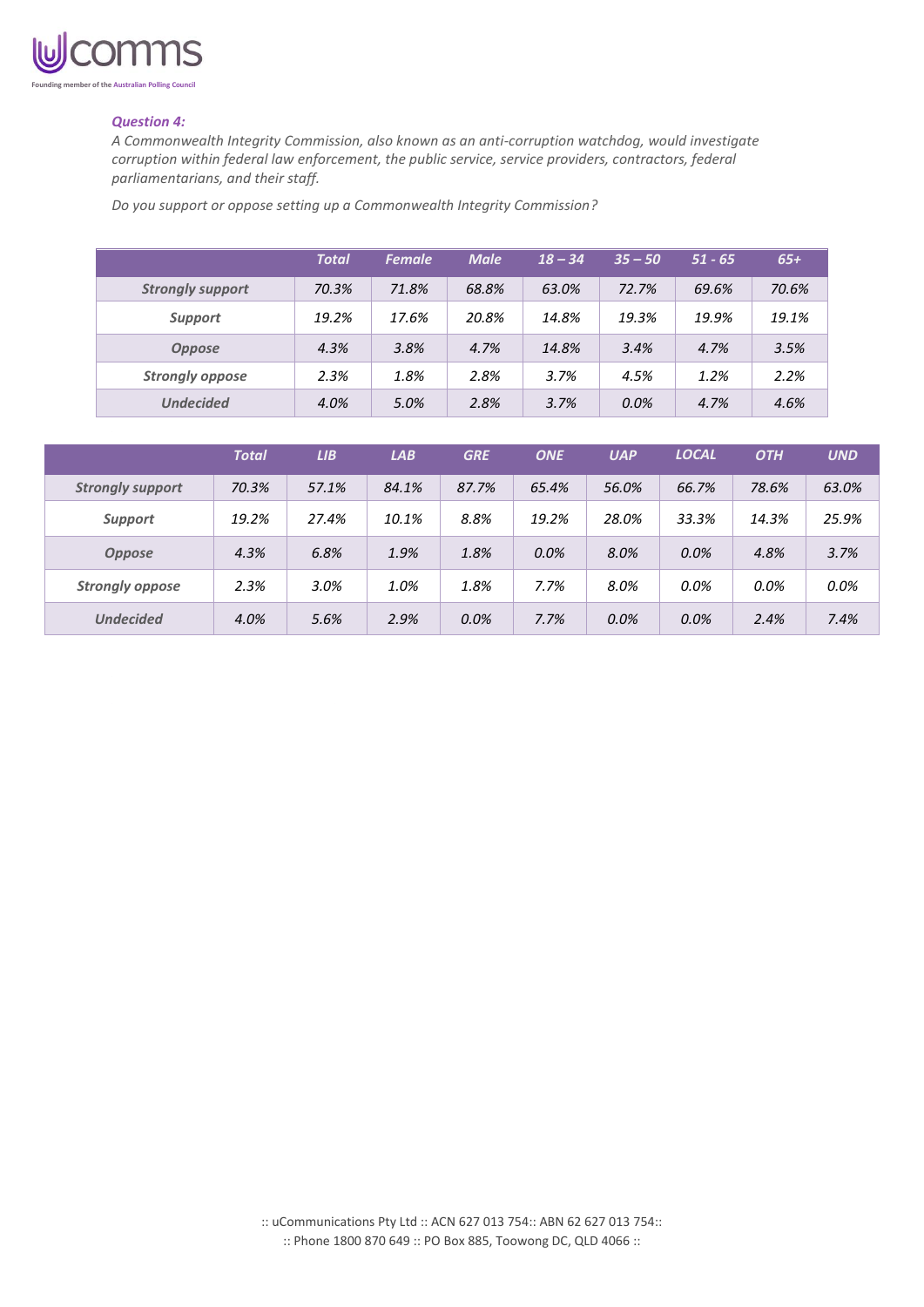

# *Question 5:*

*If there is a Commonwealth Integrity Commission, should it have the power to hold public hearings?*

|                            | <b>Total</b> | <b>Female</b> | <b>Male</b> | $18 - 34$ | $35 - 50$ | $51 - 65$ | $65+$ |
|----------------------------|--------------|---------------|-------------|-----------|-----------|-----------|-------|
| Yes                        | 78.5%        | 79.7%         | 77.2%       | 81.5%     | 85.2%     | 77.8%     | 77.1% |
| No                         | 9.9%         | 8.5%          | 11.4%       | 11.1%     | 9.1%      | 12.3%     | 8.9%  |
| <b>Unsure / Don't know</b> | 11.6%        | 11.8%         | 11.4%       | 7.4%      | 5.7%      | 9.9%      | 14.0% |

|                            | Total | LIB.  | LAB   | <b>GRE</b> | <b>ONE</b> | <b>UAP</b> | <b>LOCAL</b> | <b>OTH</b> | <b>UND</b> |
|----------------------------|-------|-------|-------|------------|------------|------------|--------------|------------|------------|
| <b>Yes</b>                 | 78.5% | 65.0% | 88.9% | 91.2%      | 76.9%      | 92.0%      | 83.3%        | 88.1%      | 77.8%      |
| No                         | 9.9%  | 18.0% | 3.9%  | 1.8%       | 11.5%      | 4.0%       | 16.7%        | 2.4%       | 7.4%       |
| <b>Unsure / Don't know</b> | 11.6% | 16.9% | 7.2%  | 7.0%       | 11.5%      | 4.0%       | 0.0%         | 9.5%       | 14.8%      |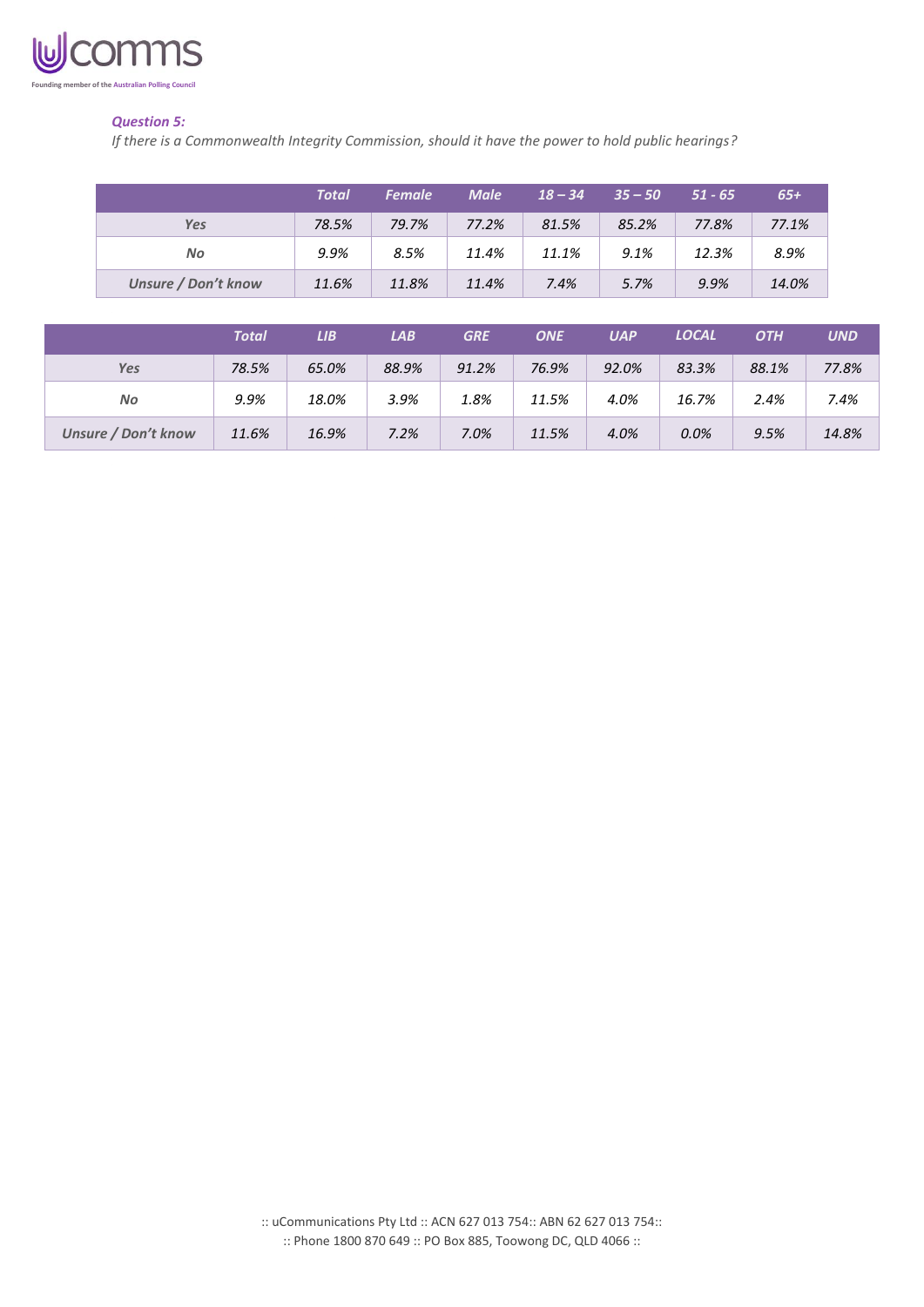

### *Question 6:*

*If there is a Commonwealth Integrity Commission, should it have the power to receive and act on whistleblower complaints?*

|                            | <b>Total</b> | <b>Female</b> | <b>Male</b> | $18 - 34$ | $35 - 50$ | $51 - 65$ | $65+$ |
|----------------------------|--------------|---------------|-------------|-----------|-----------|-----------|-------|
| <b>Yes</b>                 | 81.9%        | 82.9%         | 80.7%       | 66.7%     | 84.1%     | 84.1%     | 81.1% |
| No                         | 7.5%         | 4.7%          | 10.4%       | 22.2%     | 8.0%      | 6.5%      | 7.0%  |
| <b>Unsure / Don't know</b> | 10.7%        | 12.4%         | 8.9%        | 11.1%     | 8.0%      | 9.4%      | 11.9% |

|                            | Total | LIB   | LAB   | <b>GRE</b> | <b>ONE</b> | <b>UAP</b> | <b>LOCAL</b> | <b>OTH</b> | <b>UND</b> |
|----------------------------|-------|-------|-------|------------|------------|------------|--------------|------------|------------|
| <b>Yes</b>                 | 81.9% | 71.4% | 91.3% | 91.2%      | 73.1%      | 84.0%      | 100.0%       | 90.5%      | 77.8%      |
| No                         | 7.5%  | 12.0% | 2.9%  | 1.8%       | 15.4%      | 16.0%      | 0.0%         | 4.8%       | 3.7%       |
| <b>Unsure / Don't know</b> | 10.7% | 16.5% | 5.8%  | 7.0%       | 11.5%      | 0.0%       | 0.0%         | 4.8%       | 18.5%      |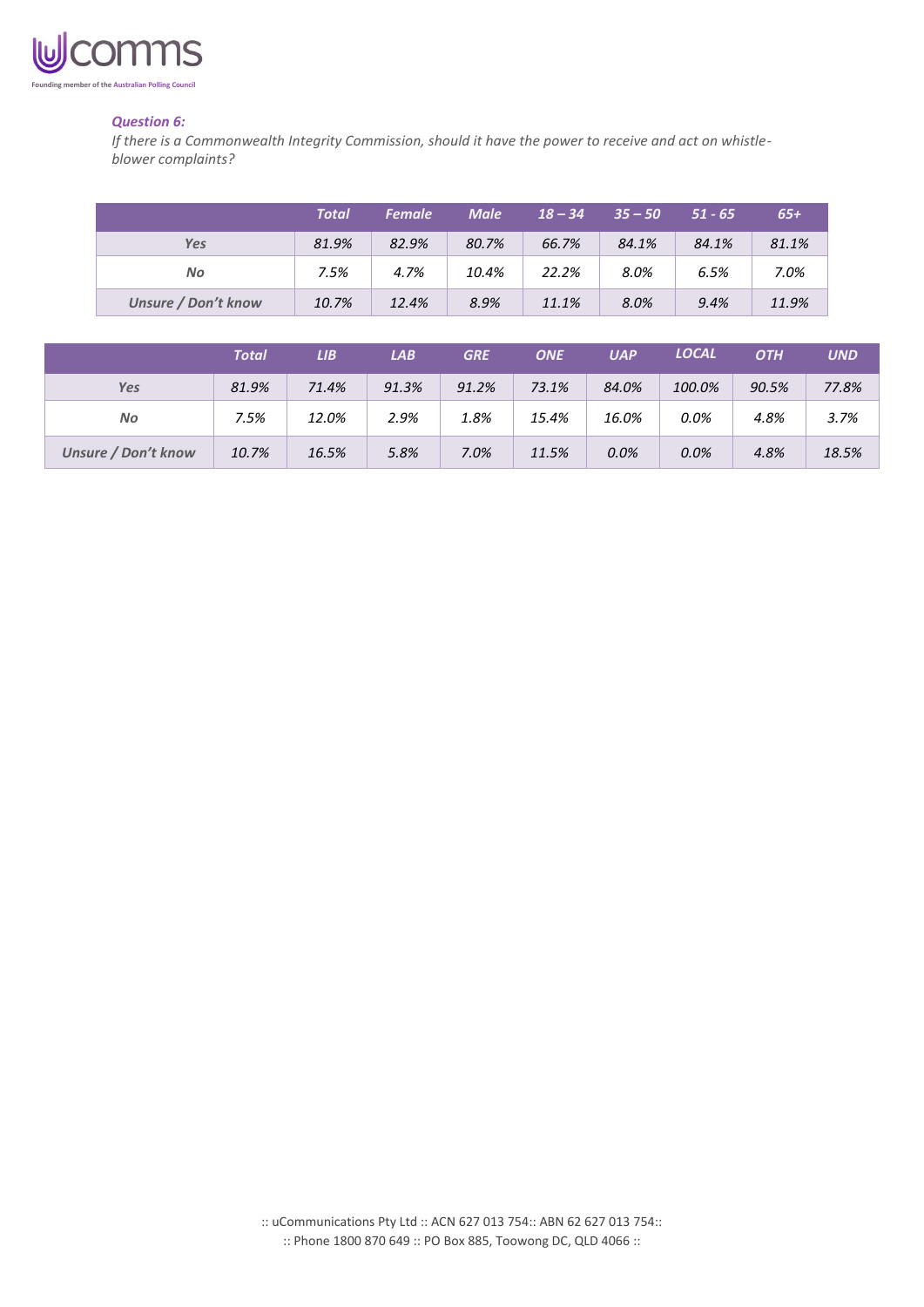

#### *Question 7:*

*Last month, the local Liberal MP Bridget Archer "crossed the floor" meaning to vote against their own party, She tried to bring on a debate about a Federal Integrity Commission in Parliament, but her vote was unsuccessful.* 

*Does Bridget Archer supporting a debate on a Federal Integrity Commission make you more or less likely to vote for her?*

|                             | <b>Total</b> | <b>Female</b> | <b>Male</b> | $18 - 34$ | $.35 - 50'$ | $51 - 65$ | $65+$ |
|-----------------------------|--------------|---------------|-------------|-----------|-------------|-----------|-------|
| <b>Much more likely</b>     | 50.4%        | 51.9%         | 48.7%       | 25.9%     | 35.2%       | 50.9%     | 55.5% |
| Somewhat more likely        | 25.9%        | 26.4%         | 25.3%       | 40.7%     | 34.1%       | 25.7%     | 22.9% |
| <b>Somewhat less likely</b> | 8.5%         | 7.6%          | 9.5%        | 7.4%      | 6.8%        | 9.4%      | 8.6%  |
| <b>Much less likely</b>     | 7.6%         | 6.7%          | 8.5%        | 11.1%     | 8.0%        | 8.2%      | 7.0%  |
| <b>Unsure/Don't know</b>    | 7.6%         | 7.3%          | 7.9%        | 14.8%     | 15.9%       | 5.8%      | 5.9%  |

|                          | <b>Total</b> | LIB   | LAB   | <b>GRE</b> | <b>ONE</b> | <b>UAP</b> | <b>LOCAL</b> | <b>OTH</b> | <b>UND</b> |
|--------------------------|--------------|-------|-------|------------|------------|------------|--------------|------------|------------|
| <b>Much more likely</b>  | 50.4%        | 58.6% | 35.3% | 54.4%      | 42.3%      | 60.0%      | 83.3%        | 59.5%      | 51.9%      |
| Somewhat more likely     | 25.9%        | 21.8% | 31.9% | 29.8%      | 19.2%      | 28.0%      | $0.0\%$      | 23.8%      | 25.9%      |
| Somewhat less likely     | 8.5%         | 10.5% | 9.2%  | 5.3%       | 7.7%       | 4.0%       | 16.7%        | 2.4%       | 3.7%       |
| <b>Much less likely</b>  | 7.6%         | 4.1%  | 14.5% | 3.5%       | 19.2%      | 4.0%       | 0.0%         | $0.0\%$    | 3.7%       |
| <b>Unsure/Don't know</b> | 7.6%         | 4.9%  | 9.2%  | 7.0%       | 11.5%      | 4.0%       | 0.0%         | 14.3%      | 14.8%      |

*This survey was conducted using phone survey methodology among 814 voters. Telephone numbers and the person within the household were selected at random. The results have been weighted by gender, age, and state population to reflect the population according to ABS figures. Please note that due to rounding, not all tables necessarily total 100% and subtotals may also vary. Copyright uCommunications Pty Ltd.*